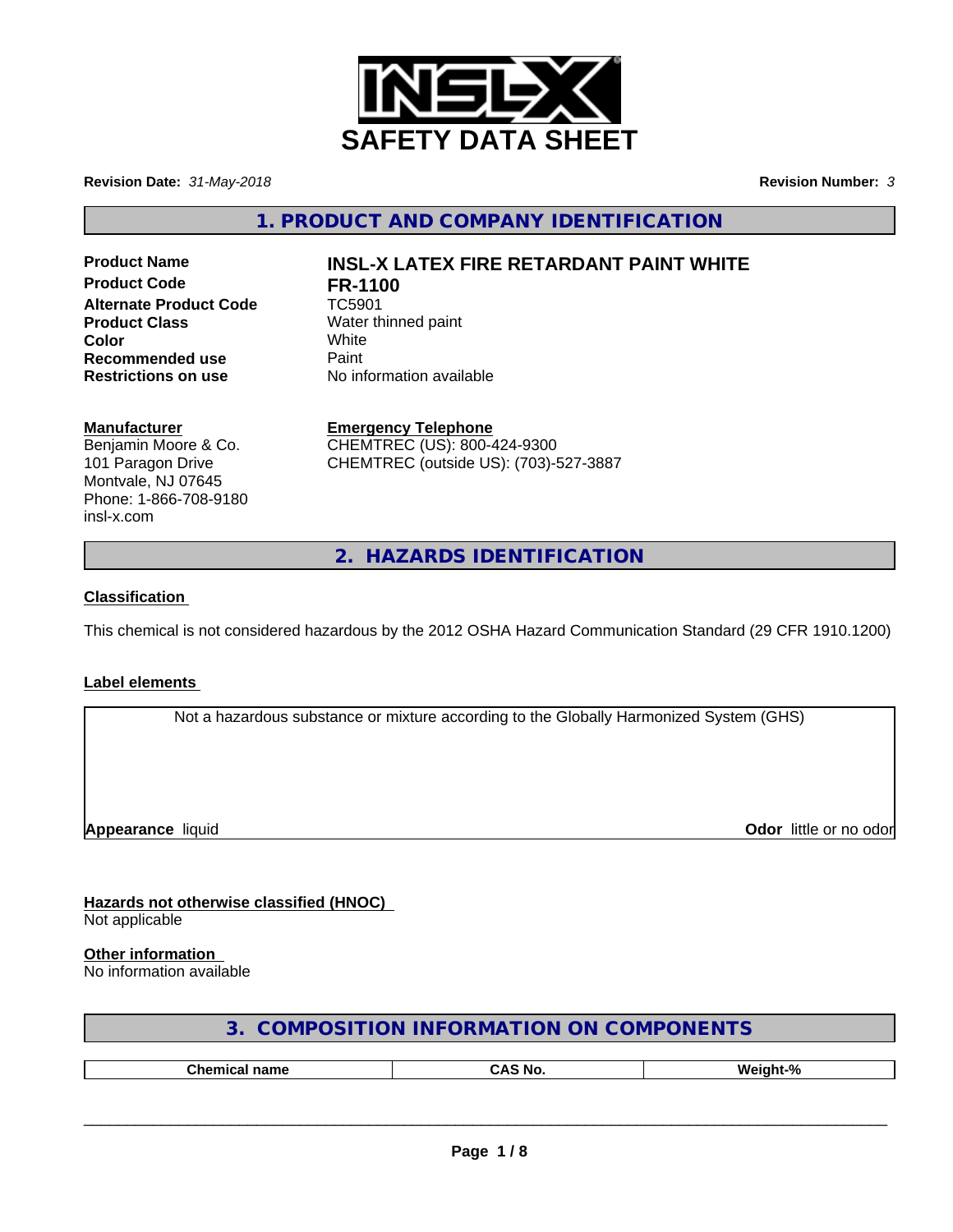| _<br>l itanıur<br>זור<br>xк<br>ື<br>. |  |
|---------------------------------------|--|

|                                                  | 4. FIRST AID MEASURES                                                                                    |
|--------------------------------------------------|----------------------------------------------------------------------------------------------------------|
| <b>General Advice</b>                            | No hazards which require special first aid measures.                                                     |
| <b>Eye Contact</b>                               | Rinse thoroughly with plenty of water for at least 15 minutes and consult a<br>physician.                |
| <b>Skin Contact</b>                              | Wash off immediately with soap and plenty of water while removing all<br>contaminated clothes and shoes. |
| <b>Inhalation</b>                                | Move to fresh air. If symptoms persist, call a physician.                                                |
| Ingestion                                        | Clean mouth with water and afterwards drink plenty of water. Consult a physician<br>if necessary.        |
| <b>Most Important</b><br><b>Symptoms/Effects</b> | None known.                                                                                              |
| <b>Notes To Physician</b>                        | Treat symptomatically.                                                                                   |
|                                                  | 5. FIRE-FIGHTING MEASURES                                                                                |

| <b>Suitable Extinguishing Media</b>                                              | Use extinguishing measures that are appropriate to local<br>circumstances and the surrounding environment.                                   |
|----------------------------------------------------------------------------------|----------------------------------------------------------------------------------------------------------------------------------------------|
| <b>Protective Equipment And Precautions For</b><br><b>Firefighters</b>           | As in any fire, wear self-contained breathing apparatus<br>pressure-demand, MSHA/NIOSH (approved or equivalent)<br>and full protective gear. |
| <b>Specific Hazards Arising From The Chemical</b>                                | Closed containers may rupture if exposed to fire or<br>extreme heat.                                                                         |
| <b>Sensitivity To Mechanical Impact</b>                                          | No                                                                                                                                           |
| <b>Sensitivity To Static Discharge</b>                                           | N <sub>0</sub>                                                                                                                               |
| <b>Flash Point Data</b><br>Flash Point (°F)<br>Flash Point (°C)<br><b>Method</b> | Not applicable<br>Not applicable<br>Setaflash closed cup                                                                                     |
| <b>Flammability Limits In Air</b>                                                |                                                                                                                                              |
| Lower flammability limit:<br><b>Upper flammability limit:</b>                    | Not applicable<br>Not applicable                                                                                                             |
| <b>NFPA</b><br><b>Health: 1</b><br><b>Flammability: 0</b>                        | <b>Instability: 0</b><br><b>Special: Not Applicable</b>                                                                                      |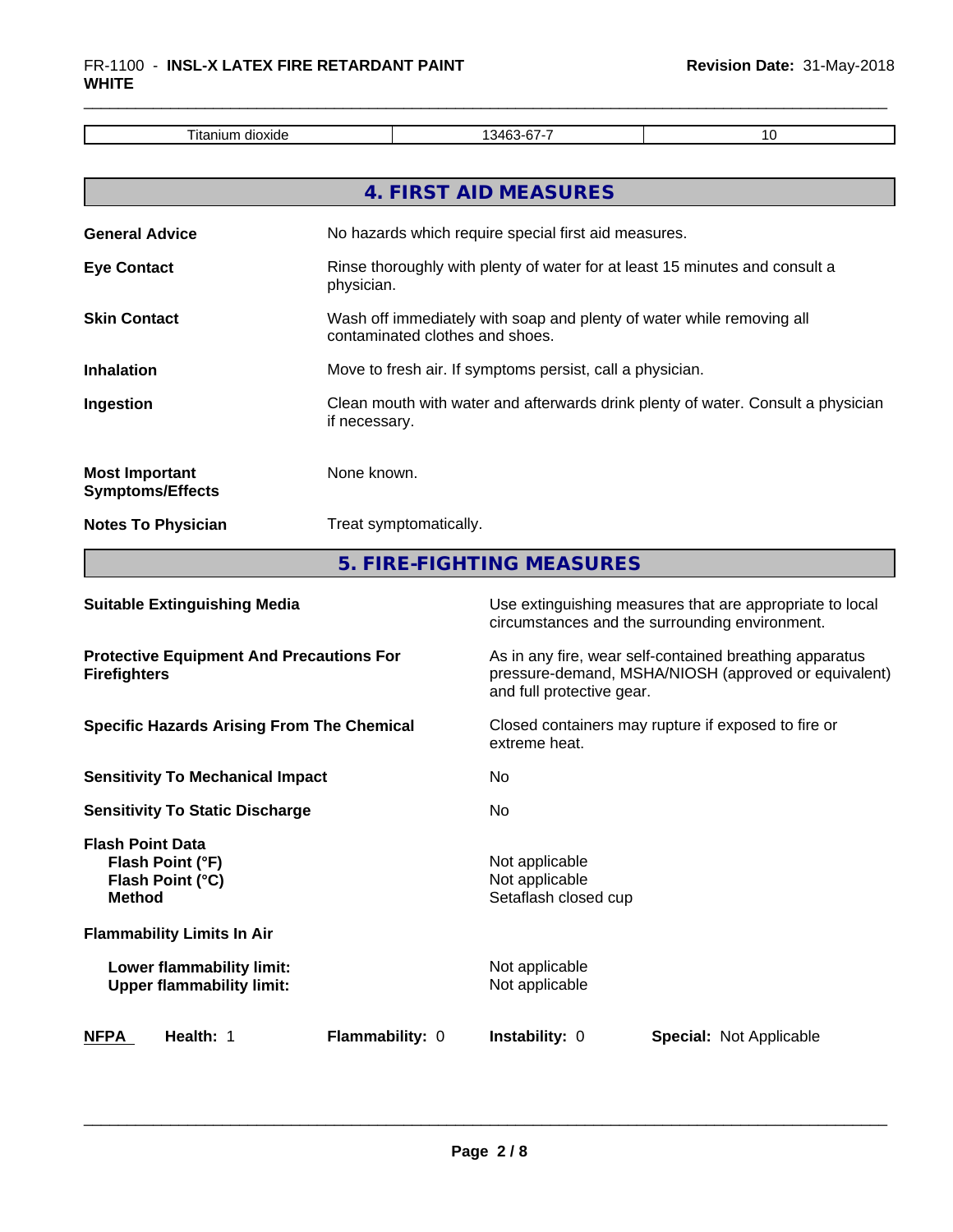#### **NFPA Legend**

- 0 Not Hazardous
- 1 Slightly
- 2 Moderate
- 3 High
- 4 Severe

*The ratings assigned are only suggested ratings, the contractor/employer has ultimate responsibilities for NFPA ratings where this system is used.*

*Additional information regarding the NFPA rating system is available from the National Fire Protection Agency (NFPA) at www.nfpa.org.*

# **6. ACCIDENTAL RELEASE MEASURES**

| <b>Personal Precautions</b>      | Avoid contact with skin, eyes and clothing. Ensure adequate ventilation.                                                                                                         |  |  |
|----------------------------------|----------------------------------------------------------------------------------------------------------------------------------------------------------------------------------|--|--|
| <b>Other Information</b>         | Prevent further leakage or spillage if safe to do so.                                                                                                                            |  |  |
| <b>Environmental precautions</b> | See Section 12 for additional Ecological Information.                                                                                                                            |  |  |
| <b>Methods for Cleaning Up</b>   | Soak up with inert absorbent material. Sweep up and shovel into suitable<br>containers for disposal.                                                                             |  |  |
|                                  | 7. HANDLING AND STORAGE                                                                                                                                                          |  |  |
| <b>Handling</b>                  | Avoid contact with skin, eyes and clothing. Avoid breathing vapors, spray mists or<br>sanding dust. In case of insufficient ventilation, wear suitable respiratory<br>equipment. |  |  |
| <b>Storage</b>                   | Keep container tightly closed. Keep out of the reach of children.                                                                                                                |  |  |
| <b>Incompatible Materials</b>    | No information available                                                                                                                                                         |  |  |

# **8. EXPOSURE CONTROLS/PERSONAL PROTECTION**

# **Exposure Limits**

| $\sim$ $\sim$ $\sim$<br>name<br>Chemical | \CGIF<br>. .                     | <b>DEI</b><br><b>CLIA</b>               |
|------------------------------------------|----------------------------------|-----------------------------------------|
| າ dioxide<br>. itanium                   | <b>WA</b><br>ma<br>'m.<br>17<br> | <b>MAI</b><br>, ma/m<br><b>VVI</b><br>՝ |

#### **Legend**

ACGIH - American Conference of Governmental Industrial Hygienists Exposure Limits OSHA - Occupational Safety & Health Administration Exposure Limits N/E - Not Established

**Engineering Measures** Ensure adequate ventilation, especially in confined areas.

| <b>Personal Protective Equipment</b> |                                                                                                                                     |
|--------------------------------------|-------------------------------------------------------------------------------------------------------------------------------------|
| <b>Eye/Face Protection</b>           | Safety glasses with side-shields.                                                                                                   |
| <b>Skin Protection</b>               | Protective gloves and impervious clothing.                                                                                          |
| <b>Respiratory Protection</b>        | In case of insufficient ventilation wear suitable respiratory equipment.                                                            |
| <b>Hygiene Measures</b>              | Avoid contact with skin, eyes and clothing. Remove and wash contaminated<br>clothing before re-use. Wash thoroughly after handling. |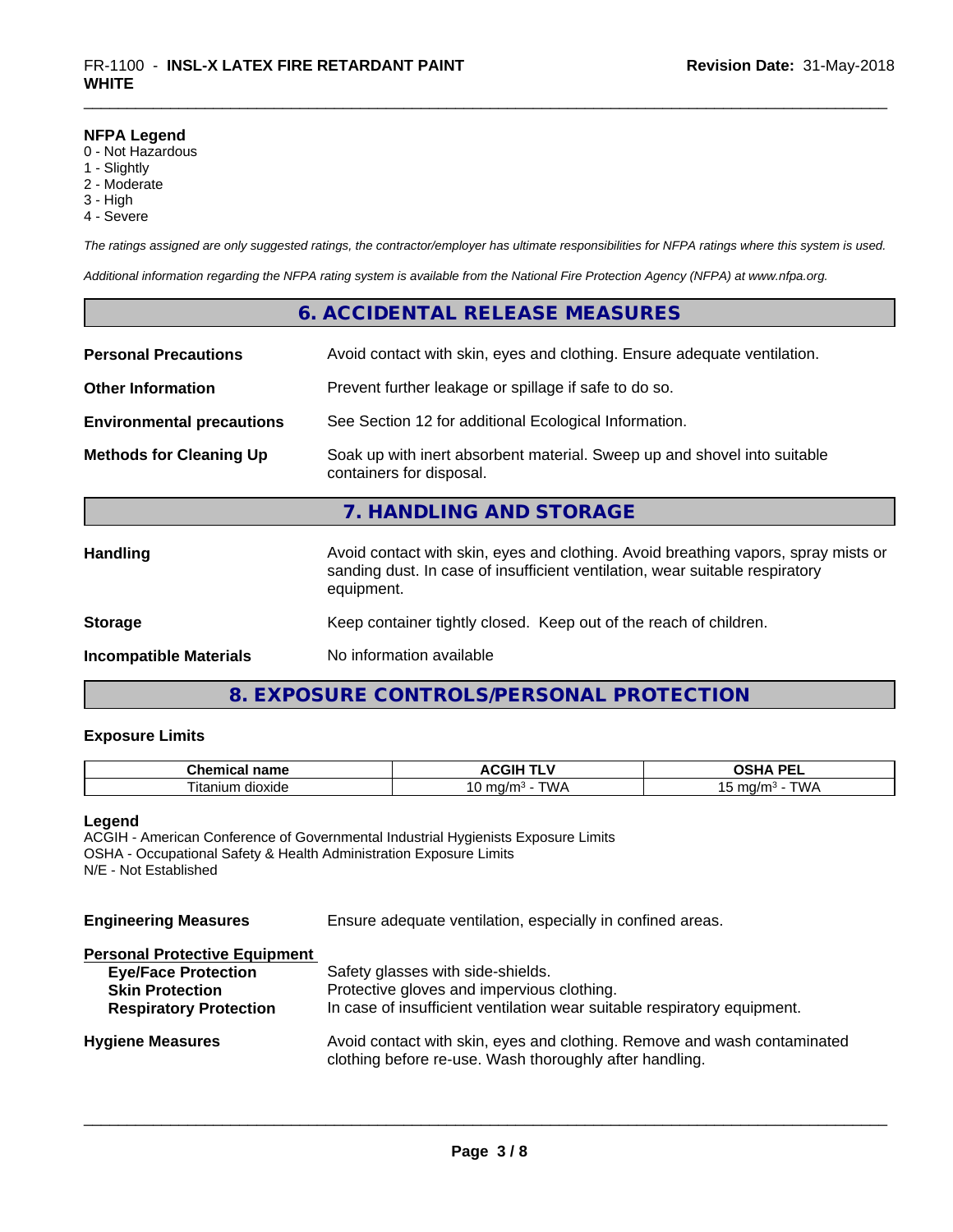# **9. PHYSICAL AND CHEMICAL PROPERTIES**

**Appearance** liquid **Odor** little or no odor **Odor Threshold No information available No information available Density (lbs/gal)** 10.6 - 11.0<br> **Specific Gravity** 128 - 132 **Specific Gravity pH pH**  $\blacksquare$ **Viscosity (cps)** No information available **Solubility(ies)** No information available **Water solubility**<br> **Evaporation Rate**<br> **Evaporation Rate**<br> **Evaporation Rate Vapor** pressure @20 °C (kPa) **Vapor density**<br> **We Solids**<br>
We Solids
2010<br>
We Note that the Solid S5 - 65 **Wt. % Solids** 55 - 65<br> **Vol. % Solids** 55 - 65<br> **Vol. % Solids** 50 **Vol. % Solids Wt. % Volatiles** 35 - 45 **Vol. % Volatiles** 50 - 60 **VOC Regulatory Limit (g/L)** <50 **Boiling Point (°F)** 212 **Boiling Point (°C)** 100 **Freezing Point (°F)** 32 **Freezing Point (°C)** 0 **Flash Point (°F)**<br> **Flash Point (°C)**<br> **Flash Point (°C)**<br> **C Flash Point (°C) Method** Setaflash closed cup **Flammability (solid, gas)** Not applicable **Upper flammability limit:**<br> **Lower flammability limit:**<br>
Not applicable<br>
Not applicable **Lower flammability limit:**<br> **Autoignition Temperature (°F)** Not applicable have not available **Autoignition Temperature (°F) Autoignition Temperature (°C)**<br> **Decomposition Temperature (°F)** No information available **Decomposition Temperature (°F) Decomposition Temperature (°C)** No information available **Partition coefficient Contract Contract Contract Contract Contract Contract Contract Contract Contract Contract Contract Contract Contract Contract Contract Contract Contract Contract Contract Contract Contract Contract** 

No information available<br>No information available

# **10. STABILITY AND REACTIVITY**

| <b>Reactivity</b>                       | Not Applicable                           |
|-----------------------------------------|------------------------------------------|
| <b>Chemical Stability</b>               | Stable under normal conditions.          |
| <b>Conditions to avoid</b>              | Prevent from freezing.                   |
| <b>Incompatible Materials</b>           | No materials to be especially mentioned. |
| <b>Hazardous Decomposition Products</b> | None under normal use.                   |
| Possibility of hazardous reactions      | None under normal conditions of use.     |

# **11. TOXICOLOGICAL INFORMATION**

# **Product Information**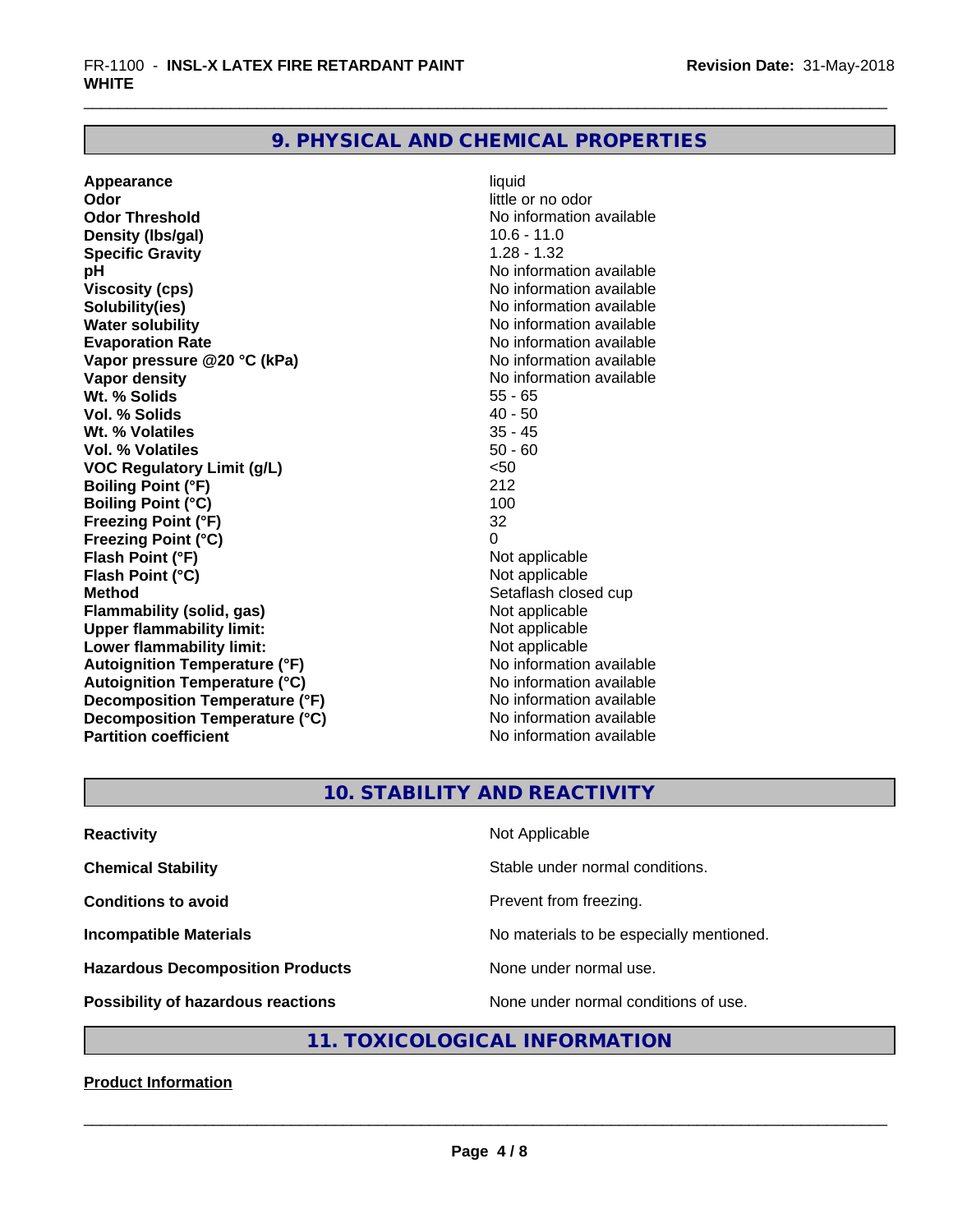| Information on likely routes of exposure                                                                                                                                                                                                                                                                                                                                                                                                                                                                            |                            |                                                                                                                                                                                                                                                                                                                                                                                                                               |            |                                                                                   |  |
|---------------------------------------------------------------------------------------------------------------------------------------------------------------------------------------------------------------------------------------------------------------------------------------------------------------------------------------------------------------------------------------------------------------------------------------------------------------------------------------------------------------------|----------------------------|-------------------------------------------------------------------------------------------------------------------------------------------------------------------------------------------------------------------------------------------------------------------------------------------------------------------------------------------------------------------------------------------------------------------------------|------------|-----------------------------------------------------------------------------------|--|
| <b>Principal Routes of Exposure</b>                                                                                                                                                                                                                                                                                                                                                                                                                                                                                 |                            | Eye contact, skin contact and inhalation.                                                                                                                                                                                                                                                                                                                                                                                     |            |                                                                                   |  |
| <b>Acute Toxicity</b>                                                                                                                                                                                                                                                                                                                                                                                                                                                                                               |                            |                                                                                                                                                                                                                                                                                                                                                                                                                               |            |                                                                                   |  |
| <b>Product Information</b>                                                                                                                                                                                                                                                                                                                                                                                                                                                                                          |                            | No information available                                                                                                                                                                                                                                                                                                                                                                                                      |            |                                                                                   |  |
| Symptoms related to the physical, chemical and toxicological characteristics                                                                                                                                                                                                                                                                                                                                                                                                                                        |                            |                                                                                                                                                                                                                                                                                                                                                                                                                               |            |                                                                                   |  |
| <b>Symptoms</b>                                                                                                                                                                                                                                                                                                                                                                                                                                                                                                     |                            | No information available                                                                                                                                                                                                                                                                                                                                                                                                      |            |                                                                                   |  |
| Delayed and immediate effects as well as chronic effects from short and long-term exposure                                                                                                                                                                                                                                                                                                                                                                                                                          |                            |                                                                                                                                                                                                                                                                                                                                                                                                                               |            |                                                                                   |  |
| Eye contact<br><b>Skin contact</b>                                                                                                                                                                                                                                                                                                                                                                                                                                                                                  |                            | May cause slight irritation.<br>skin and cause irritation.                                                                                                                                                                                                                                                                                                                                                                    |            | Substance may cause slight skin irritation. Prolonged or repeated contact may dry |  |
| <b>Inhalation</b><br>Ingestion<br><b>Sensitization</b><br><b>Neurological Effects</b><br><b>Mutagenic Effects</b><br><b>Reproductive Effects</b><br><b>Developmental Effects</b><br><b>Target organ effects</b><br><b>STOT - single exposure</b><br><b>STOT - repeated exposure</b><br>Other adverse effects<br><b>Aspiration Hazard</b><br><b>Numerical measures of toxicity</b><br>The following values are calculated based on chapter 3.1 of the GHS document<br><b>ATEmix (oral)</b><br><b>ATEmix (dermal)</b> | 12353 mg/kg<br>13400 mg/kg | May cause irritation of respiratory tract.<br>Ingestion may cause gastrointestinal irritation, nausea, vomiting and diarrhea.<br>No information available<br>No information available.<br>No information available.<br>No information available.<br>No information available.<br>No information available.<br>No information available.<br>No information available.<br>No information available.<br>No information available |            |                                                                                   |  |
| <b>Component Information</b>                                                                                                                                                                                                                                                                                                                                                                                                                                                                                        |                            |                                                                                                                                                                                                                                                                                                                                                                                                                               |            |                                                                                   |  |
| Titanium dioxide<br>LD50 Oral: > 10000 mg/kg (Rat)                                                                                                                                                                                                                                                                                                                                                                                                                                                                  |                            |                                                                                                                                                                                                                                                                                                                                                                                                                               |            |                                                                                   |  |
| Carcinogenicity<br>The information below indicates whether each agency has listed any ingredient as a carcinogen:.                                                                                                                                                                                                                                                                                                                                                                                                  |                            |                                                                                                                                                                                                                                                                                                                                                                                                                               |            |                                                                                   |  |
| <b>Chemical name</b>                                                                                                                                                                                                                                                                                                                                                                                                                                                                                                |                            | <b>IARC</b><br>2B - Possible Human                                                                                                                                                                                                                                                                                                                                                                                            | <b>NTP</b> | <b>OSHA</b>                                                                       |  |
|                                                                                                                                                                                                                                                                                                                                                                                                                                                                                                                     |                            |                                                                                                                                                                                                                                                                                                                                                                                                                               |            | Listed                                                                            |  |

• Although IARC has classified titanium dioxide as possibly carcinogenic to humans (2B), their summary concludes: "No significant exposure to titanium dioxide is thought to occur during the use of products in which titanium dioxide is bound to other materials, such as paint."

Carcinogen

#### **Legend**

Titanium dioxide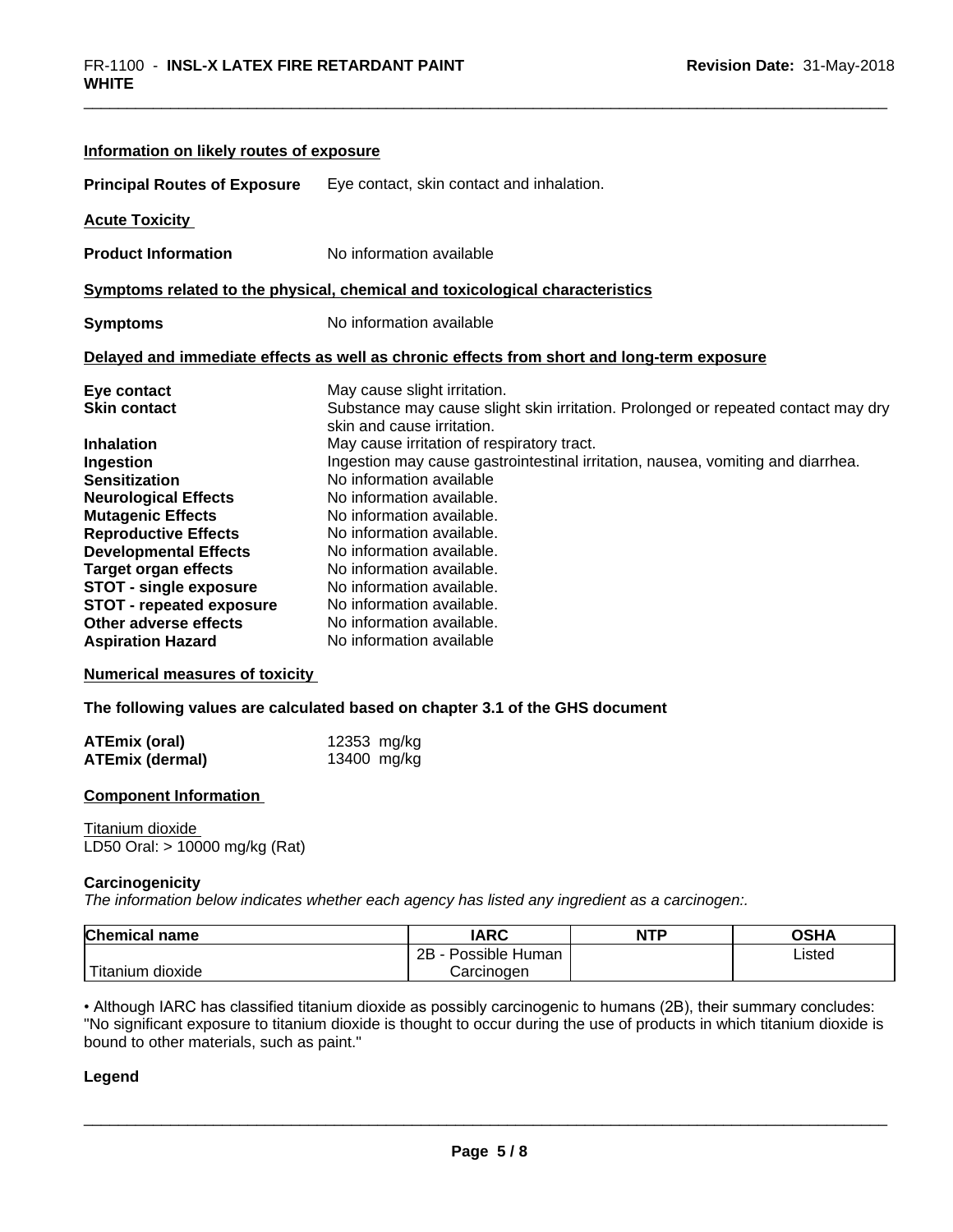IARC - International Agency for Research on Cancer NTP - National Toxicity Program OSHA - Occupational Safety & Health Administration

**12. ECOLOGICAL INFORMATION**

# **Ecotoxicity Effects**

The environmental impact of this product has not been fully investigated.

## **Product Information**

## **Acute Toxicity to Fish**

No information available

#### **Acute Toxicity to Aquatic Invertebrates**

No information available

## **Acute Toxicity to Aquatic Plants**

No information available

#### **Persistence / Degradability**

No information available.

#### **Bioaccumulation**

No information available.

#### **Mobility in Environmental Media**

No information available.

#### **Ozone**

No information available

#### **Component Information**

#### **Acute Toxicity to Fish**

Titanium dioxide  $LC50: > 1000$  mg/L (Fathead Minnow - 96 hr.)

#### **Acute Toxicity to Aquatic Invertebrates**

No information available

#### **Acute Toxicity to Aquatic Plants**

No information available

# **13. DISPOSAL CONSIDERATIONS**

**Waste Disposal Method** Dispose of in accordance with federal, state, and local regulations. Local requirements may vary, consult your sanitation department or state-designated environmental protection agency for more disposal options.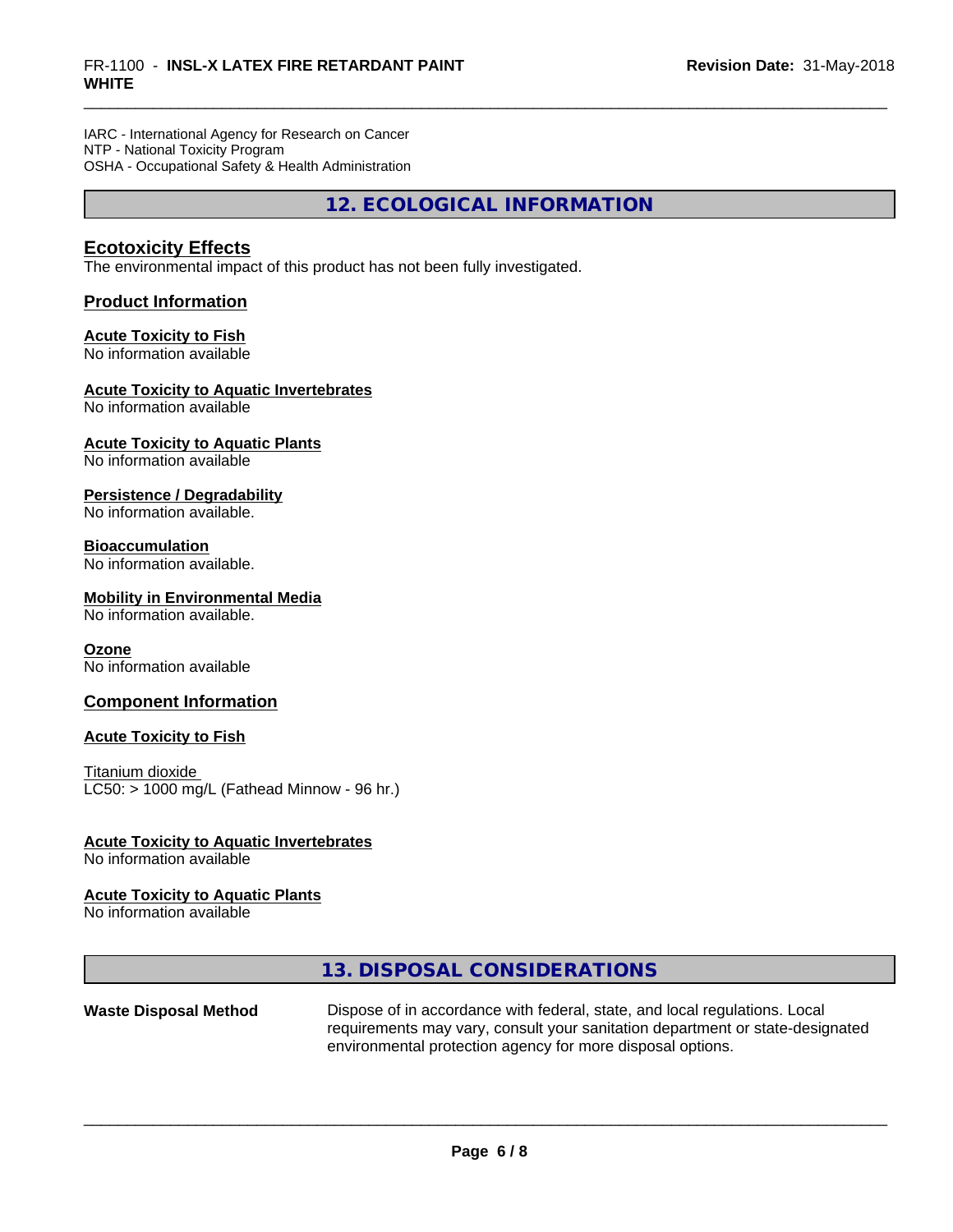|                    | 14. TRANSPORT INFORMATION         |  |  |
|--------------------|-----------------------------------|--|--|
| <b>DOT</b>         | Not regulated                     |  |  |
| <b>ICAO / IATA</b> | Not regulated                     |  |  |
| <b>IMDG / IMO</b>  | Not regulated                     |  |  |
|                    | <b>15. REGULATORY INFORMATION</b> |  |  |
|                    |                                   |  |  |

| <b>TSCA: United States</b> | Yes - All components are listed or exempt. |
|----------------------------|--------------------------------------------|
| <b>DSL: Canada</b>         | Yes - All components are listed or exempt. |

# **Federal Regulations**

## **SARA 311/312 hazardous categorization**

| Acute health hazard               | No |
|-----------------------------------|----|
| Chronic Health Hazard             | Nο |
| Fire hazard                       | N٥ |
| Sudden release of pressure hazard | Nο |
| Reactive Hazard                   | Nο |

#### **SARA 313**

Section 313 of Title III of the Superfund Amendments and Reauthorization Act of 1986 (SARA). This product contains a chemical or chemicals which are subject to the reporting requirements of the Act and Title 40 of the Code of Federal Regulations, Part 372:

*None*

# **Clean Air Act,Section 112 Hazardous Air Pollutants (HAPs) (see 40 CFR 61)**

This product contains the following HAPs:

*None*

# **US State Regulations**

# **California Proposition 65**

# **AVIMARNING:** Cancer and Reproductive Harm– www.P65warnings.ca.gov

# **State Right-to-Know**

| Chemical<br>name                                                            | Ma<br>⊶adNuscus | . Jersev<br>Nev <sup>.</sup> | าทรงIvania |
|-----------------------------------------------------------------------------|-----------------|------------------------------|------------|
| 6-triamine<br>fiazine <sup>.</sup><br>∽-<br>$\overline{\phantom{a}}$<br>. . |                 |                              |            |
| dioxide<br>l itanium                                                        |                 |                              |            |